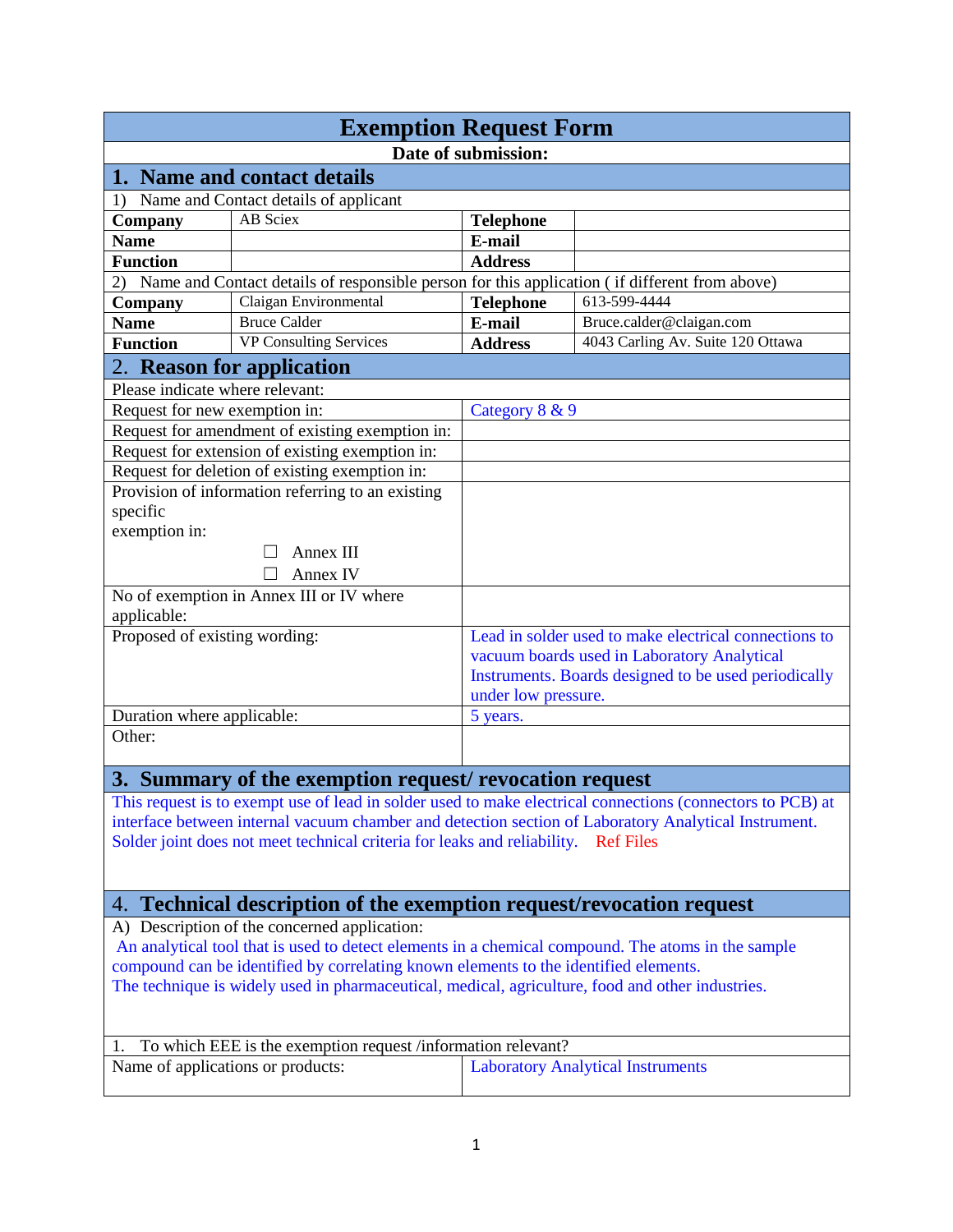| <b>Exemption Request Form</b>                                                                                           |                                                                        |                                  |  |  |
|-------------------------------------------------------------------------------------------------------------------------|------------------------------------------------------------------------|----------------------------------|--|--|
| List of relevant categories: (mark more than one where applicable)<br>a.                                                |                                                                        |                                  |  |  |
|                                                                                                                         |                                                                        |                                  |  |  |
| $\overline{c}$                                                                                                          | 8                                                                      | <b>Medical Devices</b>           |  |  |
| $\overline{3}$                                                                                                          | 9                                                                      | <b>Industrial Monitoring and</b> |  |  |
|                                                                                                                         |                                                                        | <b>Control Instruments</b>       |  |  |
| 4                                                                                                                       | 10                                                                     |                                  |  |  |
| 5                                                                                                                       | 11                                                                     |                                  |  |  |
| 6                                                                                                                       |                                                                        |                                  |  |  |
| Please specify if application is in use in other categories to which the exemption request does not<br>b.<br>refer: No. |                                                                        |                                  |  |  |
| Please specify for equipment of category $\overline{8}$ and 9:<br>c.                                                    |                                                                        |                                  |  |  |
| The requested exemption will be applied in:                                                                             |                                                                        |                                  |  |  |
|                                                                                                                         |                                                                        |                                  |  |  |
| monitoring and control instruments in<br>industry                                                                       |                                                                        |                                  |  |  |
| in-vitro diagnostics<br>$\bullet$                                                                                       |                                                                        |                                  |  |  |
| other medical devices or other<br>$\bullet$                                                                             | <b>Laboratory Analytical Instruments</b>                               |                                  |  |  |
| monitoring and control instruments than                                                                                 |                                                                        |                                  |  |  |
| those in industry.                                                                                                      |                                                                        |                                  |  |  |
| Which of the six substances is in use in the<br>2.                                                                      | $\boxtimes Pb$                                                         | $\Box$ Cr-VI                     |  |  |
| application/product? (indicate more than one                                                                            | $\Box$ Cd                                                              | $\rceil$ PBB                     |  |  |
| where applicable)                                                                                                       | $\Box$ Hg                                                              | <b>PBDE</b>                      |  |  |
| Function of the substance.<br>3.                                                                                        | Lead in Solder (Sn63Pb37)                                              |                                  |  |  |
| Content of substance in homogenous material<br>4.                                                                       | 37%                                                                    |                                  |  |  |
| (% weight)                                                                                                              |                                                                        |                                  |  |  |
| 5.<br>Amount of substance entering the EU market                                                                        | The estimated total amount of Lead (Pb) entering the                   |                                  |  |  |
| annually through application for which the                                                                              | EU market annually (in all instruments) vary between                   |                                  |  |  |
| exemption is requested.                                                                                                 | 1,342gm to 2,684gm (1.342Kg to 2.684Kg)                                |                                  |  |  |
|                                                                                                                         | depending on the instrument and the number of                          |                                  |  |  |
|                                                                                                                         | contact per PCB for which the exemption is requested                   |                                  |  |  |
|                                                                                                                         |                                                                        |                                  |  |  |
|                                                                                                                         |                                                                        |                                  |  |  |
| Please supply information and calculations to                                                                           |                                                                        |                                  |  |  |
| support stated figures                                                                                                  | Quantity estimated based on actual PCB and<br>connector type. Ref File |                                  |  |  |
|                                                                                                                         |                                                                        |                                  |  |  |
|                                                                                                                         |                                                                        |                                  |  |  |
| Name of material/component<br>6.                                                                                        | Lead in tin -lead solder. (63wt% Sn / 37wt% Pb)                        |                                  |  |  |
| 7.<br>Environmental assessment                                                                                          |                                                                        |                                  |  |  |
| A) LCA – Life Cycle Assessment                                                                                          | Yes                                                                    |                                  |  |  |
|                                                                                                                         | <b>No</b>                                                              |                                  |  |  |
| B) In which material and/or component is the                                                                            | Material used in manufacturing the Laboratory                          |                                  |  |  |
| ROHS-regulated substance used, for which                                                                                | Analytical Instruments. These instruments are used                     |                                  |  |  |
| you request the exemption or its revocation?                                                                            | in wide range of applications in medical and none                      |                                  |  |  |
| What is the function of this material or                                                                                | medical fields. Simplified, it is a tool that is used to               |                                  |  |  |
| component?                                                                                                              | detect elements in a chemical compound in multiple                     |                                  |  |  |
|                                                                                                                         | fields: pharmaceutical, food, water supply, medical                    |                                  |  |  |
|                                                                                                                         | for research and/or commercial use.                                    |                                  |  |  |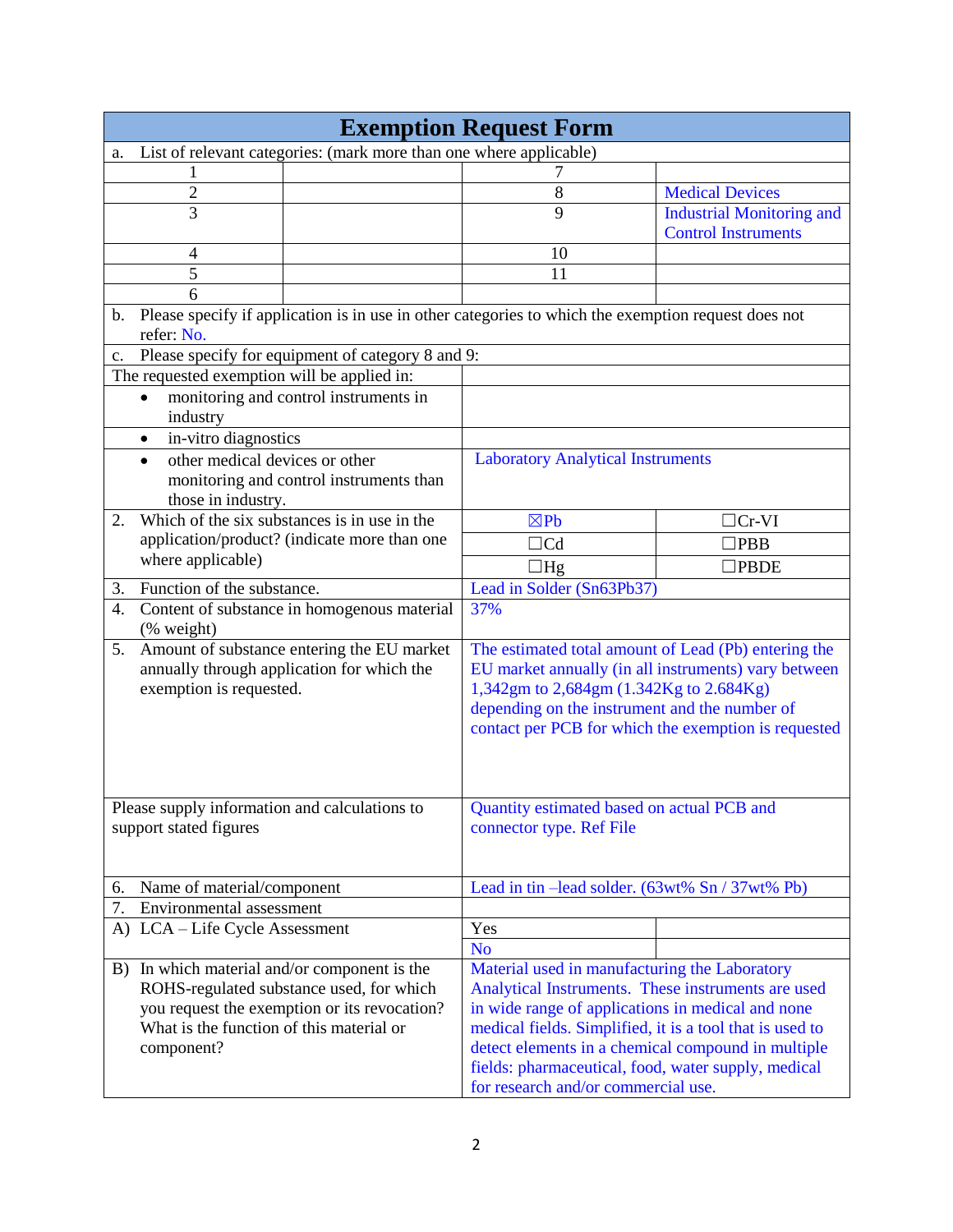|                                                | <b>Exemption Request Form</b>                                                                                                                                                                                                                                                                                                                                                                                                                                                                                              |                                                                                                                                                                                                                                                                                                                                                                                                                                                                                                                                                                                                                                   |  |  |  |
|------------------------------------------------|----------------------------------------------------------------------------------------------------------------------------------------------------------------------------------------------------------------------------------------------------------------------------------------------------------------------------------------------------------------------------------------------------------------------------------------------------------------------------------------------------------------------------|-----------------------------------------------------------------------------------------------------------------------------------------------------------------------------------------------------------------------------------------------------------------------------------------------------------------------------------------------------------------------------------------------------------------------------------------------------------------------------------------------------------------------------------------------------------------------------------------------------------------------------------|--|--|--|
|                                                | C) What are the particular characteristics and<br>functions of the ROHS-regulated substance<br>that required its use in this material or<br>components?                                                                                                                                                                                                                                                                                                                                                                    | Low temperature melting point that attributes to the<br>reliability and integrity of the interconnect joints.                                                                                                                                                                                                                                                                                                                                                                                                                                                                                                                     |  |  |  |
|                                                |                                                                                                                                                                                                                                                                                                                                                                                                                                                                                                                            | 5. Information on Possible preparation for reuse or recycling of waste from                                                                                                                                                                                                                                                                                                                                                                                                                                                                                                                                                       |  |  |  |
|                                                | <b>EEE</b> and on provisions for appropriate treatment of waste.                                                                                                                                                                                                                                                                                                                                                                                                                                                           |                                                                                                                                                                                                                                                                                                                                                                                                                                                                                                                                                                                                                                   |  |  |  |
|                                                | 1) Please indicate if a closed loop system exists<br>for EEE waste of application exists and<br>provide information of its characteristics<br>(method of collection to ensure closed loop,<br>method of treatment etc.)                                                                                                                                                                                                                                                                                                    | Yes. Laboratory Analytical Instruments are used in<br>laboratory settings and are disposed in a controlled<br>system.                                                                                                                                                                                                                                                                                                                                                                                                                                                                                                             |  |  |  |
| 2)<br>$\circ$<br>O<br>$\circ$<br>$\circ$<br>3) | Please indicate where relevant:<br>Article is collected and sent without<br>dismantling for recycling.<br>Article is collected and completely<br>refurbished for reuse.<br>Article is collected and dismantled:<br>The following parts are refurbished for<br>use as spare parts:<br>The following parts are subsequently<br>recycled.<br>Article cannot be recycled and is therefore:<br>Sent for energy return<br>Land filled.<br>Please provide information concerning the<br>amount (weight) of ROHS substance present | Yes<br>1,342gm to 2,684gm (1.342Kg to 2.684Kg) of lead<br>(Pb) depending on the instrument and the number of                                                                                                                                                                                                                                                                                                                                                                                                                                                                                                                      |  |  |  |
| $\bullet$                                      | in EEE waste accumulated per annum:<br>In articles which are refurbished<br>In articles which are recycled<br>In articles which are sent for energy return<br>In articles which are land filled                                                                                                                                                                                                                                                                                                                            | contact per PCB for which the exemption is<br>requested.                                                                                                                                                                                                                                                                                                                                                                                                                                                                                                                                                                          |  |  |  |
| 6.                                             | Analysis of possible alternative substances                                                                                                                                                                                                                                                                                                                                                                                                                                                                                |                                                                                                                                                                                                                                                                                                                                                                                                                                                                                                                                                                                                                                   |  |  |  |
| A)                                             | Please provide information if possible<br>alternative applications or alternatives for use<br>of ROHS substances in application exist.<br>Please elaborate analysis on a life-cycle<br>basis, including where available information<br>about independent research, peer-review<br>studies development activities undertaken.                                                                                                                                                                                               | Alternative solutions are currently under<br>investigation.<br>a) Surface mount interconnect.<br>Surface mount interconnect solution looks promising.<br>Additional testing (functional and reliability) still<br>required to establish the validity of this solution.<br>b) Low temperature Bi based solder.<br>Bi Based solder still under evaluation and it will<br>require additional testing to establish reliability under<br>low pressure environment. This solution may prove to<br>be higher cost than surface mount approach. Also full<br>characterization of Bi based solder may not be<br>available until 2021/2022. |  |  |  |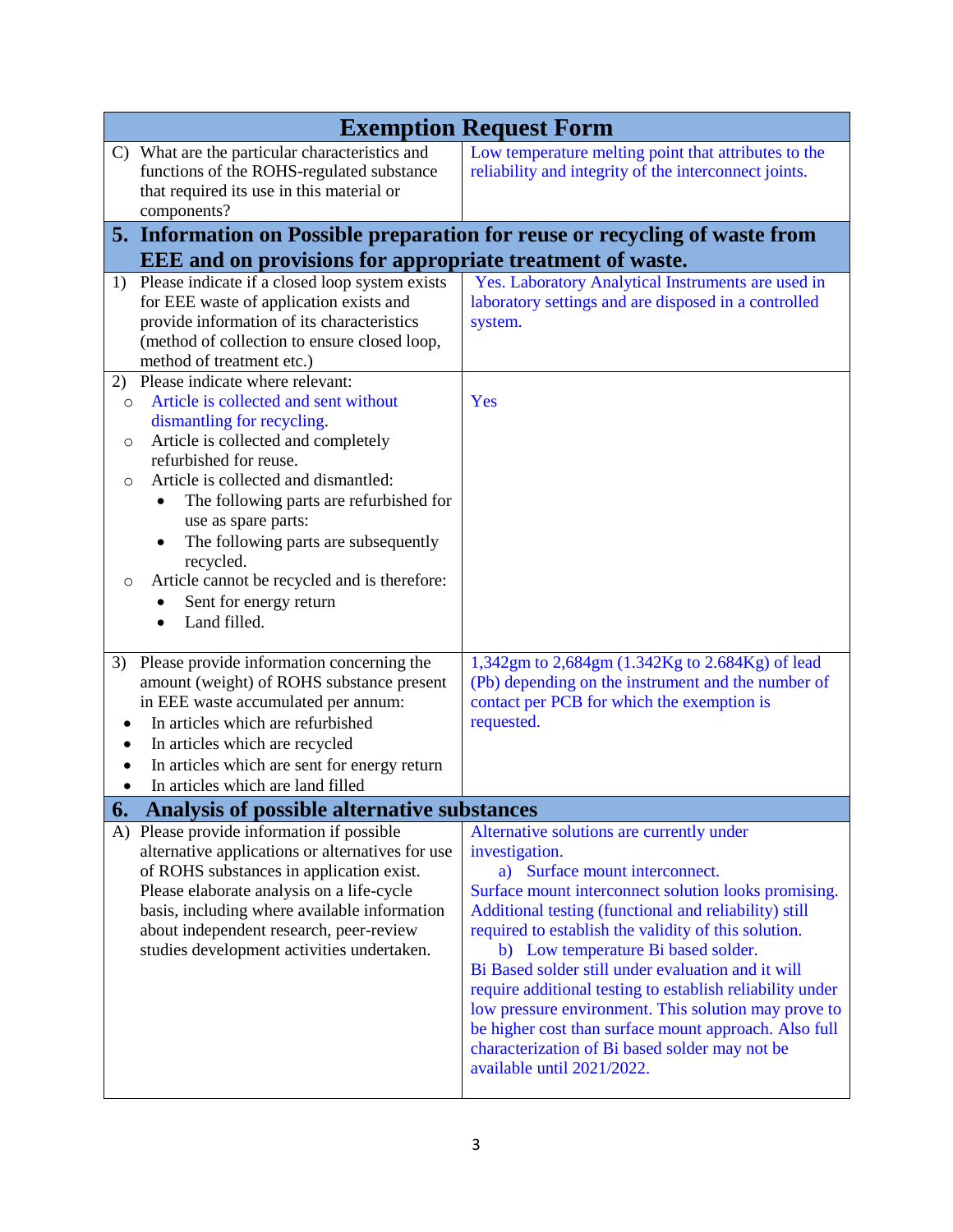| <b>Exemption Request Form</b>                                                                                                                                                                                                                                                                                                                           |                                                                                                                                                                                                                                                                                                                                                                                                                                                                                                                                                                                                                                                                                                                                                                                                                                                                                           |  |
|---------------------------------------------------------------------------------------------------------------------------------------------------------------------------------------------------------------------------------------------------------------------------------------------------------------------------------------------------------|-------------------------------------------------------------------------------------------------------------------------------------------------------------------------------------------------------------------------------------------------------------------------------------------------------------------------------------------------------------------------------------------------------------------------------------------------------------------------------------------------------------------------------------------------------------------------------------------------------------------------------------------------------------------------------------------------------------------------------------------------------------------------------------------------------------------------------------------------------------------------------------------|--|
| B) Please provide information and data to<br>establish reliability of possible substitutes of<br>application and of ROHS material<br>application.                                                                                                                                                                                                       | There is no research or data available related to lead<br>free solder reliability under vacuum.                                                                                                                                                                                                                                                                                                                                                                                                                                                                                                                                                                                                                                                                                                                                                                                           |  |
| 7) Proposed actions to develop possible substitutes                                                                                                                                                                                                                                                                                                     |                                                                                                                                                                                                                                                                                                                                                                                                                                                                                                                                                                                                                                                                                                                                                                                                                                                                                           |  |
| A) Please provide information if actions have<br>been taken to develop further possible<br>alternatives for the application or alternatives<br>for ROHS substances in the application.<br>B) Please elaborate what stages are necessary<br>for establishment of possible substitute and<br>respective timeframe needed for completion<br>of such stage. | PCB designs under review for interconnect<br>$\bullet$<br>change to surface mount<br>Board level testing for functional verification<br>$\bullet$<br>System level verification and reliability testing.<br>$\bullet$<br>Work complete in 2021/2022.<br>$\bullet$<br>Identify reliable and cost effective<br>interconnect surface mount parts.<br>Identify reliable lead free solder that is<br>$\bullet$<br>suitable for vacuum use.<br>Verify that functionality is not compromised.<br>$\bullet$<br>Verify that proposed solution(s) will work in<br>$\bullet$<br>vacuum for long time interval.<br>Successful solutions: examine contact<br>$\bullet$<br>integrity after testing, preform reliability<br>estimation to determine life cycle of<br>interconnect joints.<br>Prototype builds for verification and<br>validation and full system reliability test.<br>Production release. |  |
| 8.<br>Justification according to Article 5(1)(a)                                                                                                                                                                                                                                                                                                        |                                                                                                                                                                                                                                                                                                                                                                                                                                                                                                                                                                                                                                                                                                                                                                                                                                                                                           |  |
| Links to REACH: substance $+$ substitute)<br>A)                                                                                                                                                                                                                                                                                                         |                                                                                                                                                                                                                                                                                                                                                                                                                                                                                                                                                                                                                                                                                                                                                                                                                                                                                           |  |
| Do any of the following provisions apply to<br>1)<br>the application described under $(A)$ and $(C)$<br>Authorization<br>$\circ$                                                                                                                                                                                                                        |                                                                                                                                                                                                                                                                                                                                                                                                                                                                                                                                                                                                                                                                                                                                                                                                                                                                                           |  |
| <b>SVHC</b><br>O                                                                                                                                                                                                                                                                                                                                        | N <sub>o</sub>                                                                                                                                                                                                                                                                                                                                                                                                                                                                                                                                                                                                                                                                                                                                                                                                                                                                            |  |
| Candidate List<br>O                                                                                                                                                                                                                                                                                                                                     | N <sub>0</sub>                                                                                                                                                                                                                                                                                                                                                                                                                                                                                                                                                                                                                                                                                                                                                                                                                                                                            |  |
| Proposal inclusion Annex XIV<br>$\circ$                                                                                                                                                                                                                                                                                                                 | N <sub>o</sub>                                                                                                                                                                                                                                                                                                                                                                                                                                                                                                                                                                                                                                                                                                                                                                                                                                                                            |  |
| Annex XIV<br>$\circ$                                                                                                                                                                                                                                                                                                                                    | N <sub>o</sub>                                                                                                                                                                                                                                                                                                                                                                                                                                                                                                                                                                                                                                                                                                                                                                                                                                                                            |  |
| Restriction<br>$\circ$                                                                                                                                                                                                                                                                                                                                  |                                                                                                                                                                                                                                                                                                                                                                                                                                                                                                                                                                                                                                                                                                                                                                                                                                                                                           |  |
| Annex XVII<br>$\circ$                                                                                                                                                                                                                                                                                                                                   | N <sub>o</sub>                                                                                                                                                                                                                                                                                                                                                                                                                                                                                                                                                                                                                                                                                                                                                                                                                                                                            |  |
| Registry of instructions<br>$\circ$                                                                                                                                                                                                                                                                                                                     | N <sub>o</sub><br>N/A                                                                                                                                                                                                                                                                                                                                                                                                                                                                                                                                                                                                                                                                                                                                                                                                                                                                     |  |
| Registration<br>$\circ$<br>2)                                                                                                                                                                                                                                                                                                                           |                                                                                                                                                                                                                                                                                                                                                                                                                                                                                                                                                                                                                                                                                                                                                                                                                                                                                           |  |
| Provide REACH-relevant information received through the supply chain.<br>Name of document:<br>N/A                                                                                                                                                                                                                                                       |                                                                                                                                                                                                                                                                                                                                                                                                                                                                                                                                                                                                                                                                                                                                                                                                                                                                                           |  |
| Elimination/Substitution:<br>B)                                                                                                                                                                                                                                                                                                                         |                                                                                                                                                                                                                                                                                                                                                                                                                                                                                                                                                                                                                                                                                                                                                                                                                                                                                           |  |
| Can the substance named under $4(A)1$ be<br>1.                                                                                                                                                                                                                                                                                                          | $\Box$ Yes. Consequences?                                                                                                                                                                                                                                                                                                                                                                                                                                                                                                                                                                                                                                                                                                                                                                                                                                                                 |  |
| eliminated?                                                                                                                                                                                                                                                                                                                                             | Plan in progress<br>⊠No. Justification                                                                                                                                                                                                                                                                                                                                                                                                                                                                                                                                                                                                                                                                                                                                                                                                                                                    |  |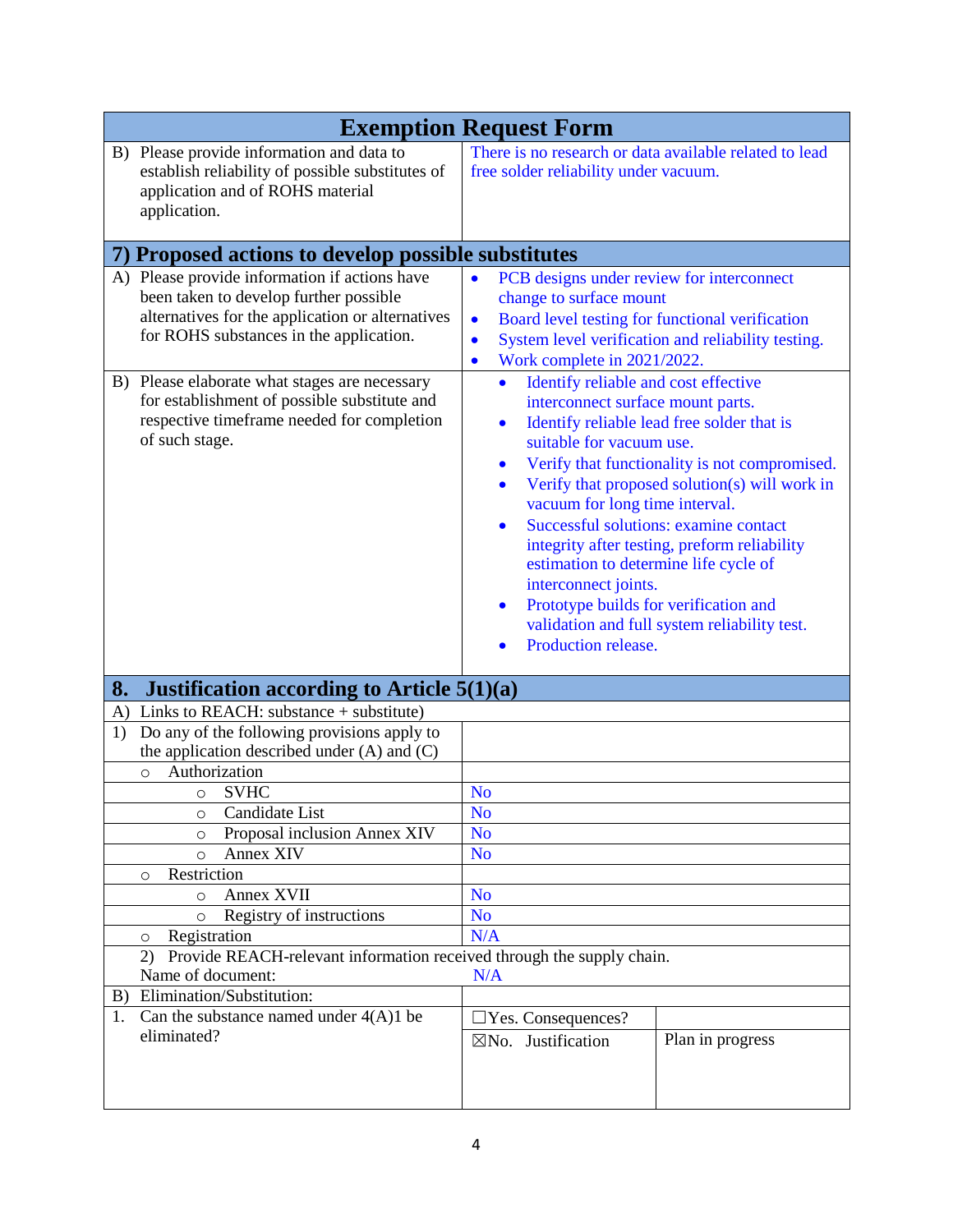|                                                                                                                                                                                                                                                                                                 | <b>Exemption Request Form</b>                                                               |                                                                                                                                                                                                                                                                                                                                 |
|-------------------------------------------------------------------------------------------------------------------------------------------------------------------------------------------------------------------------------------------------------------------------------------------------|---------------------------------------------------------------------------------------------|---------------------------------------------------------------------------------------------------------------------------------------------------------------------------------------------------------------------------------------------------------------------------------------------------------------------------------|
| Can the substance named under $4(A)1$ be<br>2.                                                                                                                                                                                                                                                  | $\Box$ Yes. Design changes:                                                                 |                                                                                                                                                                                                                                                                                                                                 |
| substituted?                                                                                                                                                                                                                                                                                    | Other materials:                                                                            |                                                                                                                                                                                                                                                                                                                                 |
|                                                                                                                                                                                                                                                                                                 | Other substance:                                                                            |                                                                                                                                                                                                                                                                                                                                 |
|                                                                                                                                                                                                                                                                                                 | $\boxtimes$ No. Justification                                                               | Substitutes do not yet<br>meet technical<br>requirements. There is<br>risk on redesign<br>especially for the<br>affected boards.                                                                                                                                                                                                |
| Give details on the reliability of<br>3.                                                                                                                                                                                                                                                        | Surface mount solution expected to meet design                                              |                                                                                                                                                                                                                                                                                                                                 |
| substitutes (technical data +information)                                                                                                                                                                                                                                                       | expectations. (Details same as Item 6)                                                      |                                                                                                                                                                                                                                                                                                                                 |
| Describe environmental assessment of<br>4.<br>substance from $4(A)1$ and possible substitutes<br>with regard to: 1) Environmental impacts:                                                                                                                                                      | <b>None</b>                                                                                 |                                                                                                                                                                                                                                                                                                                                 |
| 2) Health impacts:                                                                                                                                                                                                                                                                              | <b>None</b>                                                                                 |                                                                                                                                                                                                                                                                                                                                 |
| 3) Consumer safety impacts:<br>Do impacts of substitution outweigh benefits<br>thereof?                                                                                                                                                                                                         | <b>None</b>                                                                                 |                                                                                                                                                                                                                                                                                                                                 |
| Please provide third party verified<br>5.                                                                                                                                                                                                                                                       |                                                                                             |                                                                                                                                                                                                                                                                                                                                 |
| assessment on this:                                                                                                                                                                                                                                                                             |                                                                                             |                                                                                                                                                                                                                                                                                                                                 |
| C) Availability of substitutes:                                                                                                                                                                                                                                                                 |                                                                                             |                                                                                                                                                                                                                                                                                                                                 |
| a) Describe supply sources for substitutes:<br>Have you encountered problems with the<br>b)<br>availability? Describe:<br>Do you consider the price of the substitute<br>c)<br>to be a problem for the availability?<br>$\nabla$ No<br>$\Box$ Yes<br>d) What conditions need to be fulfilled to | No current substitutes, however alternative solutions<br>are currently under investigation. |                                                                                                                                                                                                                                                                                                                                 |
| ensure the availability?                                                                                                                                                                                                                                                                        |                                                                                             |                                                                                                                                                                                                                                                                                                                                 |
| D) Socio-economic impact of substitution.<br>What kind of economic effects do you consider<br>related to substitution?                                                                                                                                                                          | elements in a chemical compound. Examples of                                                | Laboratory Analytical Instruments are used to detect                                                                                                                                                                                                                                                                            |
| Increase in direct production costs                                                                                                                                                                                                                                                             | applications that employ those analytical techniques                                        |                                                                                                                                                                                                                                                                                                                                 |
| Increase in fixed costs<br>Increase in overhead                                                                                                                                                                                                                                                 | include:<br>$\bullet$                                                                       | help scientists make confident decisions                                                                                                                                                                                                                                                                                        |
| Possible social impacts within the EU.<br>Possible social impacts external to the EU<br>Other<br>Provide sufficient evidence (third-party verified)<br>to support your statement.                                                                                                               | biopharmaceutical research;<br>$\bullet$<br>then integrate your findings to gain a          | faster, enabling them to move candidates<br>through the pipeline, resulting in more<br>efficacious, safer therapeutics in pharma- and<br>identify key genes, proteins, lipids and<br>metabolites in complex systems biology and<br>comprehensive insight to further understand<br>health and disease in life sciences research; |
|                                                                                                                                                                                                                                                                                                 | $\bullet$<br>detect and quantify environmental                                              | detect and quantify chemical contaminants<br>and residues in food substances to meet<br>regulatory demand and ensure food safety                                                                                                                                                                                                |